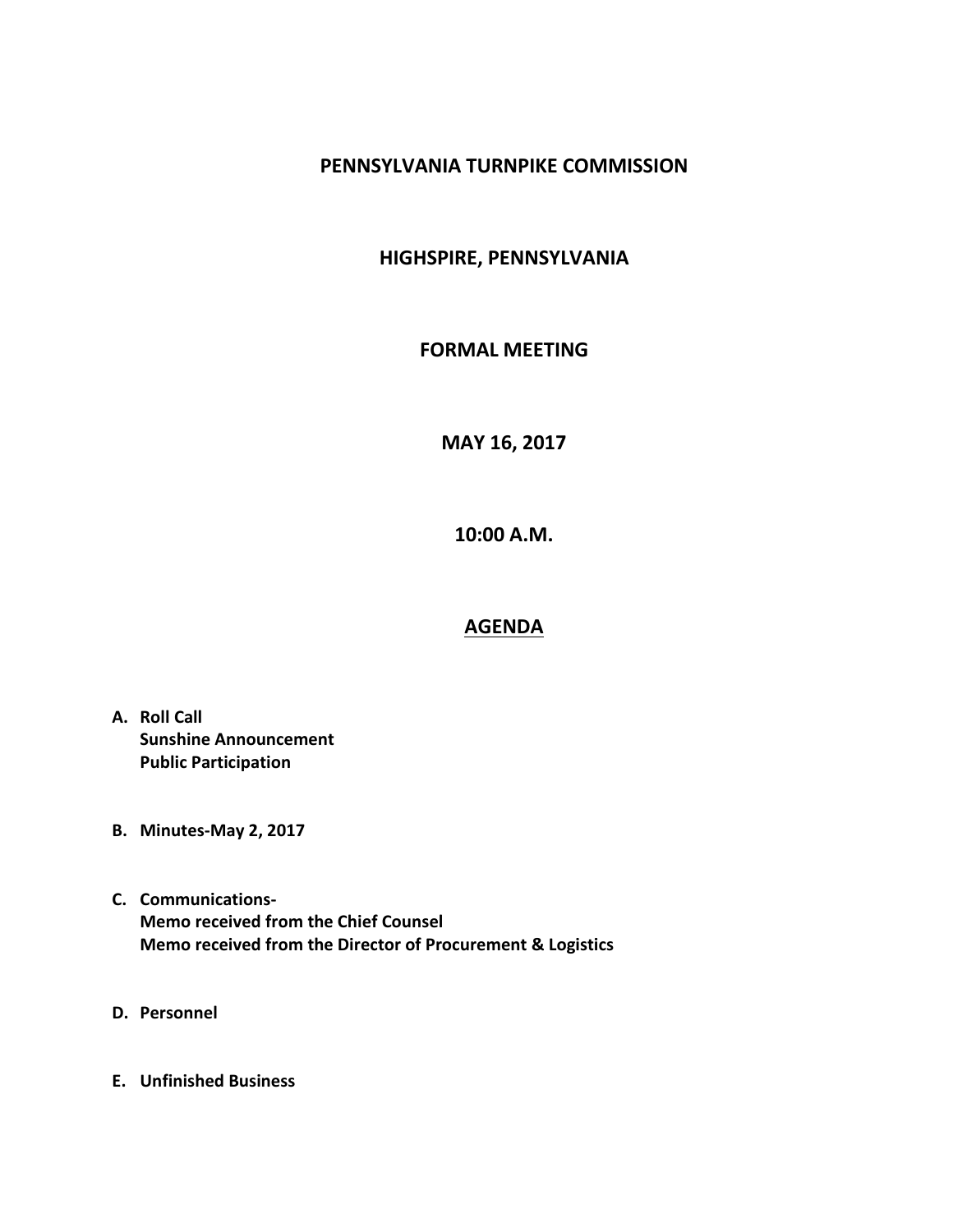- **1. Approve the award of services and authorize the negotiation and execution of an agreement with the selected firm for the items listed in memos "a" through "f":**
	- **a. T00040, Scranton Beltway design services; the highly-recommended firms in alphabetical order:**
		- **Urban Engineers, Inc.-AWARDED**
		- **Gibson-Thomas Engineering Co., Inc.**
		- **GAI Consultants, Inc.**
	- **b. RFP #7710, medical benefits plan;** 
		- **Highmark Blue Shield & Aetna Life Insurance Co.-AWARDED**
		- **Aetna Life Insurance Co.**
	- **c. RFP #7710, prescription drug benefits plan;**
		- **CaremarkPCS Health, L.L.C (CVS/Caremark Pharmacy Benefit Manager)-AWARDED**
	- **d. RFP #7710, dental benefits plan; the highly-recommended firms in alphabetical order:**
		- **United Concordia Companies, Inc.-AWARDED**
	- **e. RFP #7710, vision benefits plan; the highly-recommended firms in alphabetic order:**
		- **Highmark Blue Shield/Davis Vision-AWARDED**
	- **f. T00052/T00053, two (2) open-end engineering traffic engineering services systemwide;** 
		- **Traffic Planning and Design, Inc.-AWARDED**
		- **Pennoni Associates, Inc.-AWARDED**
		- **Rummel, Klepper & Kahl, LLP**
		- **Whitman, Requardt and Assoc., LLP**
- **2. Approve the negotiation and execution of the Agreements, an Amendments and approve advertising for services for the items listed in memos "a" through "d":**
	- **a. Agreements for open-end drilling contracts to the lowest responsive and responsible bidders, at a not-to-exceed amount of \$900,000.00 each or a term of 3-years, whichever occurs first:** 
		- **Armstrong Drilling, Inc. MP 0.00 to MP 247.30, the Greensburg Bypass, Beaver Valley Expressway, Mon/Fayette Expressway and the Southern Beltway;**
		- **TRC Engineers, Inc. – MP 247.30 to MP 359.00 and the Northeast Extension**
	- **b. Easement Agreements with Sunoco Pipeline, L.P, to permit Sunoco to install an additional pipeline on surplus parcels in Cumberland County (6 parcels) and Chester County (3 parcels); for a total payment to the Commission of \$199,858.00; the Commission previously approved the installation of a similar pipeline for Sunoco on the same parcels on October 18, 2016 (item F-2b);**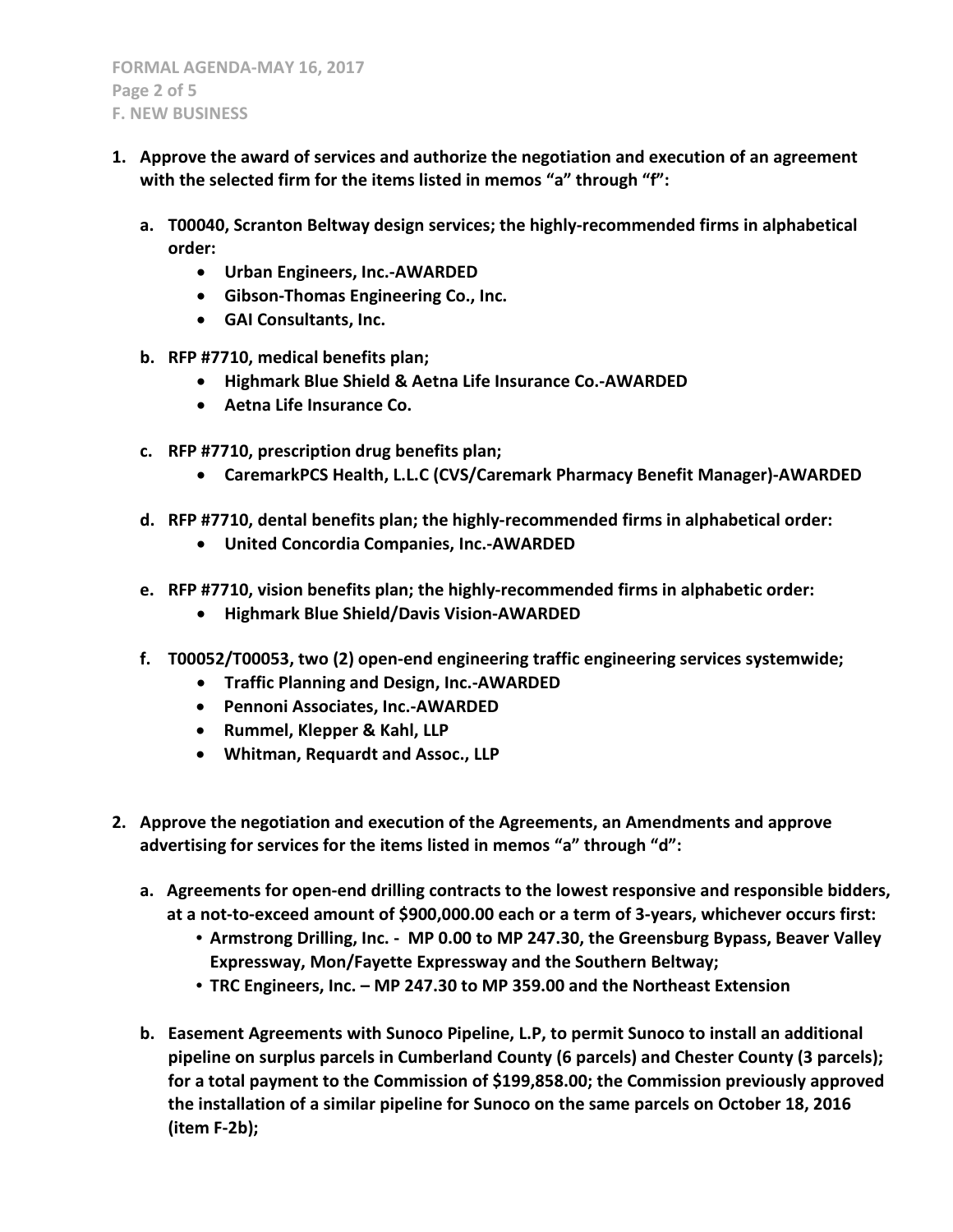- **c. Agility Agreement with the Pennsylvania Department of Transportation (PennDOT) to permit the agencies to share best practice ideas, resources and to work jointly through the agility work plan process;**
- **d. Amendments to our agreements with Information Logistics for web site consulting and smartphone application hosting services, exercising the option to renew the agreements for an additional 2-year period (through December 27, 2019), at a not-to-exceed amount of \$900,000.00 and \$100,000.00 each per year, respectively; and approve advertising for web consulting and smartphone application hosting services.**
- **3. Approve the Right-of-Way Requests for the items listed in memos "a" and "b":**
	- **a. Adopt the proposed Property Acquisition Resolution for Right-of-Way #17156 (Daniel C. & Holly J. Bishop), a partial take parcel necessary for construction of the Southern Beltway, US 22 to I-79 by authorizing payment of \$850.00 representing Estimated Just Compensation to a firm named at a later date; and authorize payment of additional statutory damages as calculated by the Right-of-Way Administrator and approved by the Chief Counsel;**
	- **b. Acquisition of Right-of-Way #6084-E (SNH Medical Office Properties Trust), a partial take parcel necessary for installation of pre-entry ITS from MP 286.00 to MP 343.00 by authorizing payment of \$1,998.00 representing fair market value and pro-rated taxes to SNH Medical Office Properties Trust; authorize the appropriate Commission officials to execute the Agreement of Sale, and other documents that may be required for closing; authorize the payment of additional statutory damages as calculated by the Right-of-Way Administrator and approved by the Chief Counsel; and payment of fair market value to the property owner is contingent upon its delivery of a deed prepared by the Legal Department.**
- **4. Approve advertising for the items listed in memos "a" and "b":**
	- **a. Qualified professionals for real estate title and closing services, real estate appraisal services and machinery and equipment appraisal services; to create pools of the qualified professionals, and inclusion of the selected qualified firms in the various established pools;**
	- **b. Two (2) open-end drilling contracts.**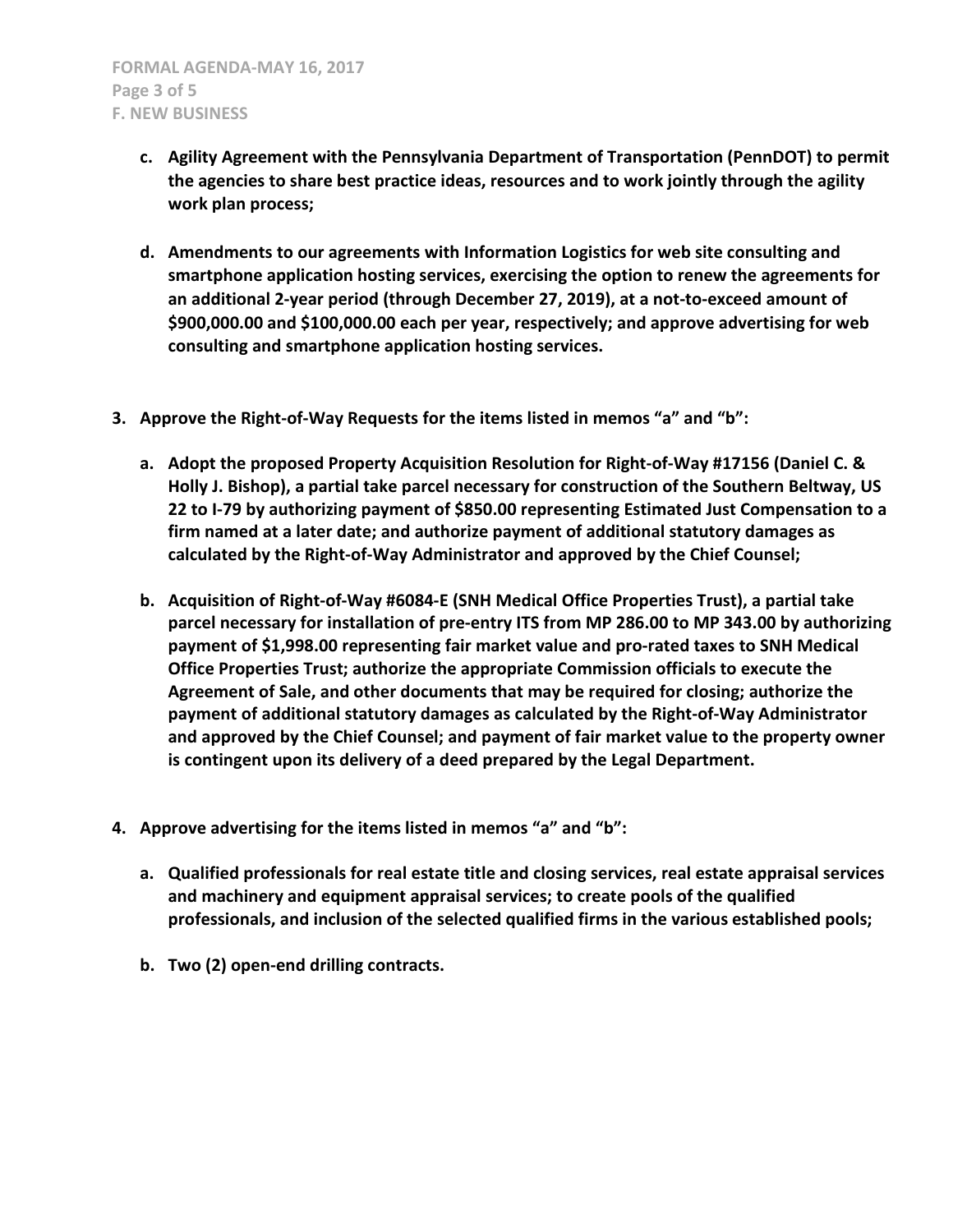- **5. Approve the Issuance of Purchase Orders for the items listed in memos "a" through "c":**
	- **a. Herbicides, exercising the option to renew the agreements for an additional year (through April 30, 2018):**

| . . <b>.</b> <del>.</del>           |              |
|-------------------------------------|--------------|
| <b>Arborchem Products</b>           | \$150,000.00 |
| <b>Crop Production Services</b>     | 75,000.00    |
| <b>SiteOne Landscape Supply LLC</b> | 2,500.00     |
| <b>Allegare LLC</b>                 | 1,000.00     |
| <b>CWC Chemical Inc.</b>            | 6,500.00     |
| <b>TOTAL RENEWAL:</b>               | \$235,000.00 |
|                                     |              |

**b. Bituminous material, exercising the option to renew the agreements for an additional year (through May 31, 2018):**

| <b>Lindy Paving</b>                    | \$<br>25,000.00 | District 1        |
|----------------------------------------|-----------------|-------------------|
| <b>Lane Construction</b>               | 0.00            | District 1        |
| <b>New Enterprise Stone &amp; Lime</b> | 40,000.00       | Districts 1, 2    |
| <b>Hei-Way LLC</b>                     | 8,000.00        | Districts 1.4     |
| Eastern Industries, Inc./NESL          | 2,500.00        | <b>District 5</b> |
| <b>Valley Quarries/NESL</b>            | 1,000.00        | Districts 2, 3    |
| <b>H&amp;K Materials</b>               | 0.00            | Districts 4, 5    |
| <b>Silver Hill Quarry</b>              | 22,000.00       | <b>District 3</b> |
| <b>Dunmore Materials</b>               | 0.00            | <b>District 5</b> |
| <b>Locust Ridge Quarry</b>             | 5,000.00        | <b>District 5</b> |
| <b>Coopersburg Materials</b>           | 500.00          | <b>District 5</b> |
| <b>South Reading Blacktop</b>          | 500.00          | Districts 3, 5    |
| Sanatoga Blacktop                      | 0.00            | Districts 4, 5    |
| <b>Eckley Asphalt</b>                  | 0.00            | <b>District 5</b> |
| <b>Wilkes Barre Materials LLC</b>      | 500.00          | <b>District 5</b> |
| <b>Pennsy Supply-Pittston</b>          | 4,500.00        | <b>District 5</b> |
| Hempt Bros. Inc.                       | 2,500.00        | <b>District 3</b> |
| <b>Eureka Stone Quarry Inc.</b>        | 0.00            | Districts 4, 5    |
| Hanson Aggregates PMA Inc.             | 6,000.00        | District 1        |
| <b>TOTAL RENEWAL:</b>                  | \$118,000.00    |                   |
|                                        |                 |                   |

- **c. Uniform rentals (electricians and plumbers), exercising the option to renew the agreement for an additional 3-years (June 1, 2017-May 31, 2020) with CINTAS Corp.; at a cost of \$98,111.00.**
- **6. Approve the Award of Contract #EN-00189-03-03 for sinkhole repairs between MP 312.03 and MP 358.11 and between MP A20.00 and MP A70.07, to the lowest responsive and responsible bidder, Bi State Construction Co., Inc.; at a not-to-exceed amount of \$2,000,000.00.**